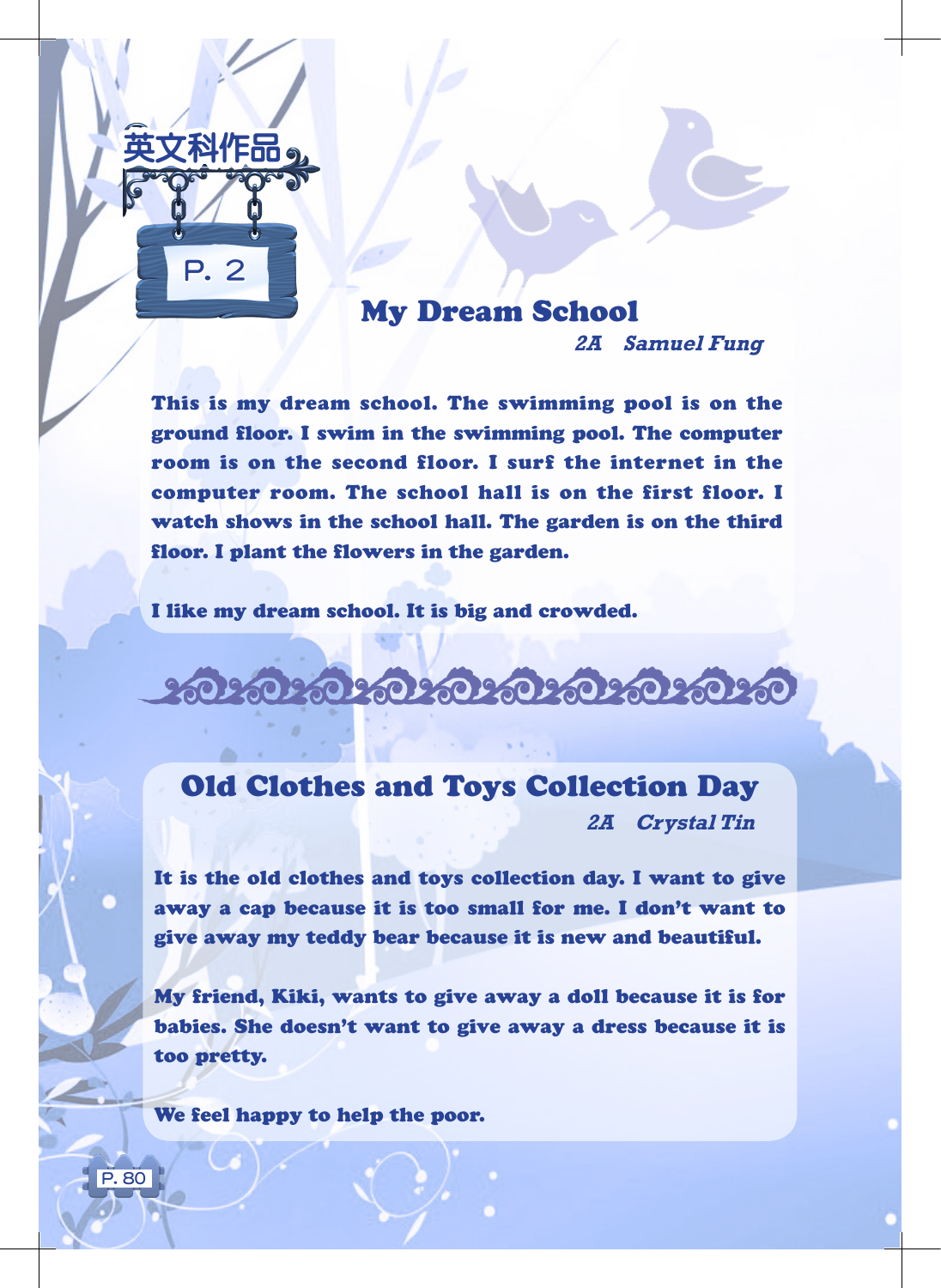

# A Cook **2B Smile Huang**

This is Tommy. He is forty years old.

He is a cook. He works at Yummy Restaurant. He wears a white shirt and a white hat.

He likes cooking food.

 $ABC$ 

My Dream **2B Ruby Tin**

英文科作品

P. 2

P. 81

**Directory** Aursel

I want to be a teacher. Teachers teach students every day. They work in a school. They wear a pink T-shirt and a red shirt.

My Dream **2B Kitty Chung**

I want to be a nurse. Nurses take care of sick people. They work at a clinic. They wear a pink dress at work.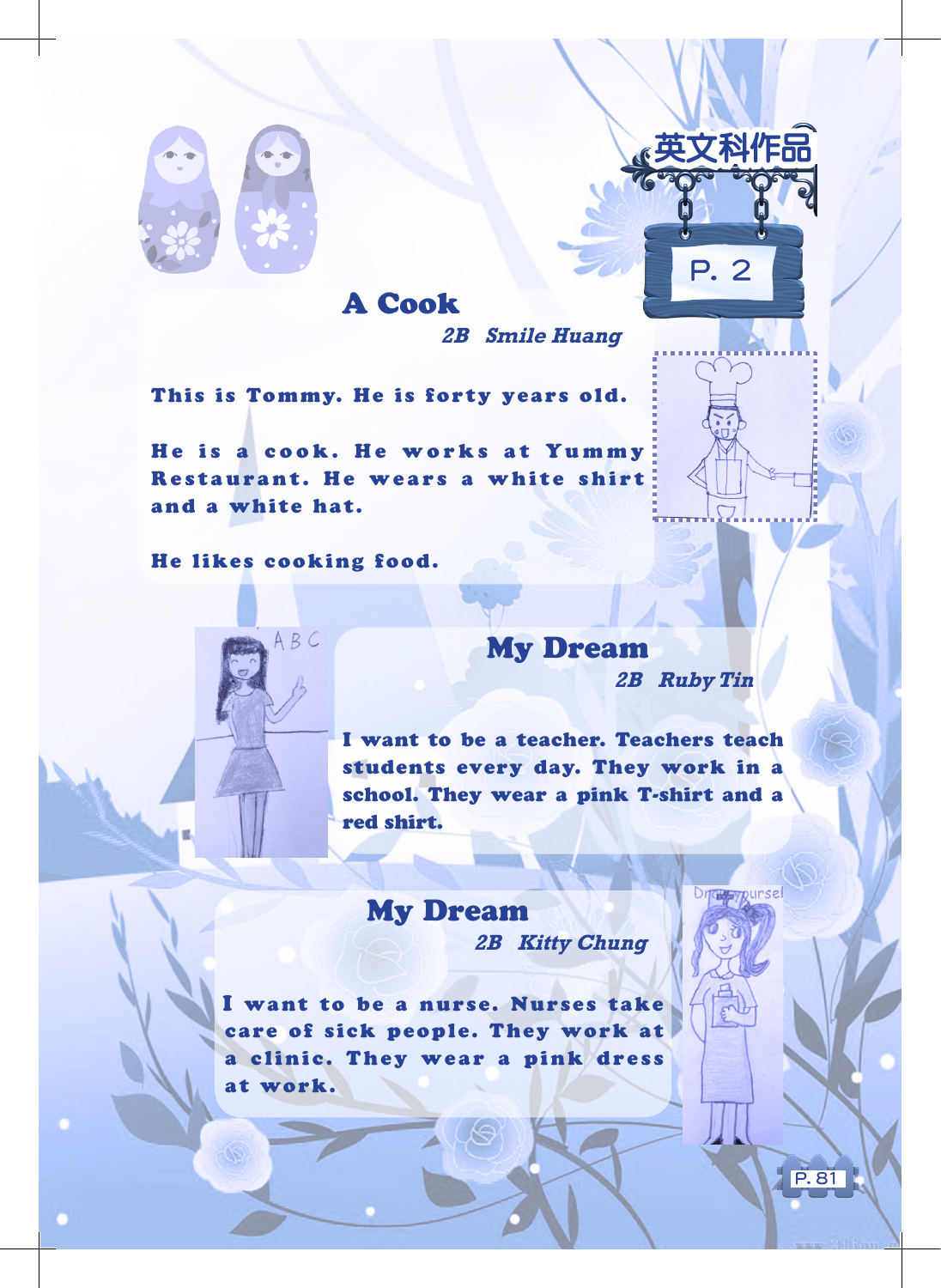

#### Season I Like Best **2B Fion Chen**

I like winter best. It is cold and dry. I wear coats and gloves in winter. I have hotpots. I feel excited about it.



My Future Job

**2C Angel Siu**

I want to be a famous artist.

I will sing songs and perform in TV shows or movies.

I'll work in TVB or a radio station.

I'll wear beautiful clothes like a dress at work.

P. 82